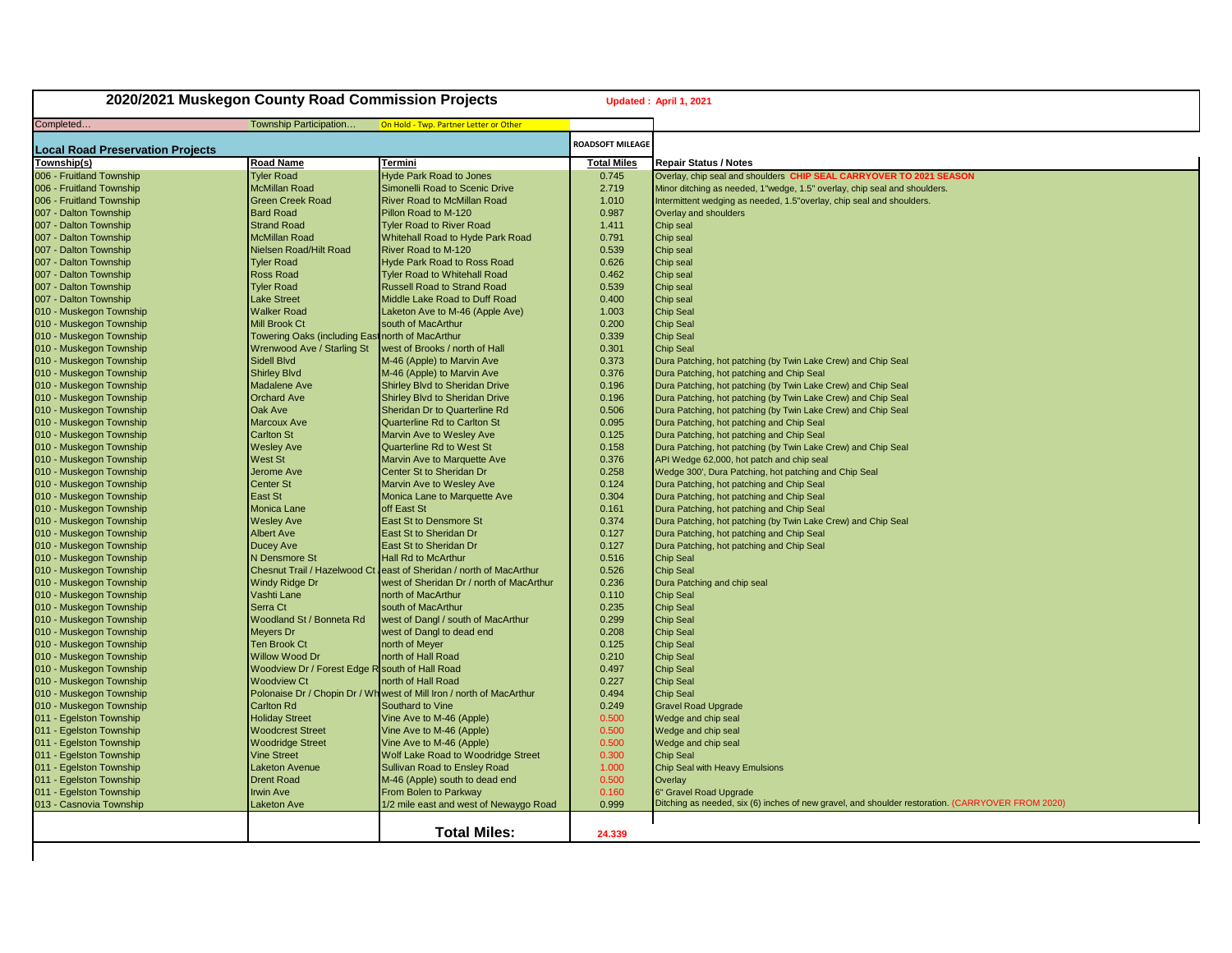## **2021 Muskegon County Road Commission Preservation Projects**

| Completed                                    |                  | On Hold - Twp. Partner Letter or Other |                         |                                                                                                               | <b>updated</b><br>04/01/21 |
|----------------------------------------------|------------------|----------------------------------------|-------------------------|---------------------------------------------------------------------------------------------------------------|----------------------------|
| <b>Primary Road Preservation (Chip Seal)</b> |                  |                                        | <b>ROADSOFT MILEAGE</b> | Status:                                                                                                       |                            |
| Township(s)                                  | <b>Road Name</b> | Termini                                | <b>Total Miles</b>      | <b>Repair Status / Notes</b>                                                                                  |                            |
| 001 - White River / 002 - Montague           | Meinert Rd       | West Dead End to US-31                 | 5.517                   | Border Road - (2) Townships                                                                                   |                            |
| 002 - Montague                               | Fruitvale Rd     | US-31 to Walsh Rd                      | 0.773                   |                                                                                                               |                            |
| 003 - Whitehall                              | Whitehall Rd     | White Lake Dr to Colby St              | 2.254                   |                                                                                                               |                            |
| 003 - Whitehall / 004 - Blue Lake            | Silver Creek Rd  | Holton-Whitehall Rd to Russell Rd      | 5.077                   | Border Road - (2) Townships                                                                                   |                            |
| 004 - Blue Lake                              | Russell Rd       | White Lake Dr to Fruitvale Rd          | 6.223                   |                                                                                                               |                            |
| 007 - Dalton                                 | Russell Rd       | N Ramp for US-31 to White Lake Dr      | 4.036                   | Rutting, chip seal rutted areas (like Michillinda Rd.) - Area with rutting is from US-31 to Riley Thompson Rd |                            |
| 007 - Dalton                                 | River Rd         | M-120 to Ewing Rd                      | 3.336                   |                                                                                                               |                            |
| 008 - Cedar Creek                            | <b>River Rd</b>  | Ewing Rd to Holton Duck Lake Rd        | 3.51                    |                                                                                                               |                            |
| 011 - Egelston                               | Mill Iron Rd     | M-46 to North Dead End                 | 2.437                   |                                                                                                               |                            |
| 011 - Egelston                               | White Rd         | Brooks Rd to Maple Island              | 3.914                   |                                                                                                               |                            |
| 012 - Moorland / 013 - Casnovia              | Squires Rd       | Bailey Rd to Moore Rd                  | 0.938                   | Border Road - (2) Townships                                                                                   |                            |
| 013 - Casnovia                               | Kenowa Ave       | Sherman Blvd to North Village Limit    | 1.513                   |                                                                                                               |                            |
| 014 - Fruitport / 016 - Ravenna              | Ellis Rd         | Maple Island Rd to Ravenna Rd          | 7.283                   | Border Road - (2) Townships                                                                                   |                            |
| 014 - Fruitport                              | Pontaluna Rd     | Harvey St to Village Limit             | 1.982                   |                                                                                                               |                            |
| 014 - Fruitport                              | Judson Rd        | Harvey St to West Fruitport Rd         | 1.117                   |                                                                                                               |                            |
| 014 - Fruitport                              | Hile Rd          | Harvey St to Airline Hwy               | 0.225                   |                                                                                                               |                            |
| 015 - Sullivan                               | Hts Ravenna Rd   | Dangl Rd to Maple Island Rd            | 4.972                   |                                                                                                               |                            |
| 016 - Ravenna                                | Price Road       | Moorland Road to Sherman Blvd          | 1.000                   | Carryover from last year                                                                                      |                            |
|                                              |                  | <b>Total Preservation Miles</b>        | 55.107                  |                                                                                                               |                            |
|                                              |                  | <b>Total Chip Seal Miles:</b>          | 79.446                  |                                                                                                               |                            |

| 12021 Muskegon County MCRC Primary Road Projects<br>Completed |                     |                                            |                         | Updated<br><b>U4/U1/2U21</b>                                                                                                                                                             |  |
|---------------------------------------------------------------|---------------------|--------------------------------------------|-------------------------|------------------------------------------------------------------------------------------------------------------------------------------------------------------------------------------|--|
| 100% Cost to MCRC                                             |                     |                                            | <b>ROADSOFT MILEAGE</b> |                                                                                                                                                                                          |  |
| <b>Township</b>                                               | <b>Road Name</b>    | Termini                                    | <b>Total Miles</b>      | <b>Repair Status / Notes</b>                                                                                                                                                             |  |
| 001 - White River                                             | Post Rd             | Chase Rd to Old Highway 99                 | 0.251                   | 1.5" Overlay with Wedging as needed & Gravel Shoulders                                                                                                                                   |  |
| 001 - White River                                             | Hancock Rd          | Old Channel Trail to Chase Rd              | 0.251                   | 1.5" Overlay with Wedging as needed & Gravel Shoulders                                                                                                                                   |  |
| 002 - Montaque                                                | Whitbeck            | Meinert Rd to Skeel Rd                     | 0.915                   | 1.5" Overlay with Wedging as needed & Gravel Shoulders                                                                                                                                   |  |
| 004 - Blue Lake                                               | Blue Lake Rd        | Holton Whitehall Rd to Owassippe Rd        | 2.481                   | 1.5" Overlay with Wedging as needed & Gravel Shoulders<br>1.5" Overlay with Wedging as needed & Gravel Shoulders; Remove tree canopy, raise road, cut hills, 2 equalizer culverts, widen |  |
| 007 - Dalton                                                  | White Lake Dr       | Russell Rd to Staple Rd                    | 1.981                   | roadway, wedge, 1.5" overlay and gravel shoulders                                                                                                                                        |  |
| 009 - Laketon                                                 | Memorial Dr         | Snug Harbor Entrance (Culvert C06136) to \ | 0.641                   | Replace 5 culverts, mill 1.5", install fabric then 1.5" overlay, minor shoulder work                                                                                                     |  |
| 010-Muskegon                                                  | <b>Evanston Ave</b> | Harvey St to Quarterline Rd                | 0.577                   | 1.5" Overlay with Wedging as needed & Gravel Shoulders                                                                                                                                   |  |
| 010 - Muskegon                                                | River Rd            | Whitehall Rd to Russell Rd                 | 0.943                   | 1.5" Overlay with Wedging as needed & Gravel Shoulders                                                                                                                                   |  |
| 012 - Moorland                                                | Moorland Rd         | M-46 to Bailey Rd                          | 3.019                   | 1.5" Overlay with Wedging as needed & Gravel Shoulders <i>(replace culverts, TBD by Engineering)</i>                                                                                     |  |
| 016 - Ravenna                                                 | Ravenna Rd          | Ellis Road north to City Limits            | 1.612                   | Wedge, 1.5" overlay and gravel shoulders                                                                                                                                                 |  |
| *Various Townships                                            | Various             | Countywide                                 |                         | Curve and Intersection Signage Project Countywide in Various Townships.                                                                                                                  |  |
|                                                               | 16.945              |                                            |                         |                                                                                                                                                                                          |  |

**Updated**